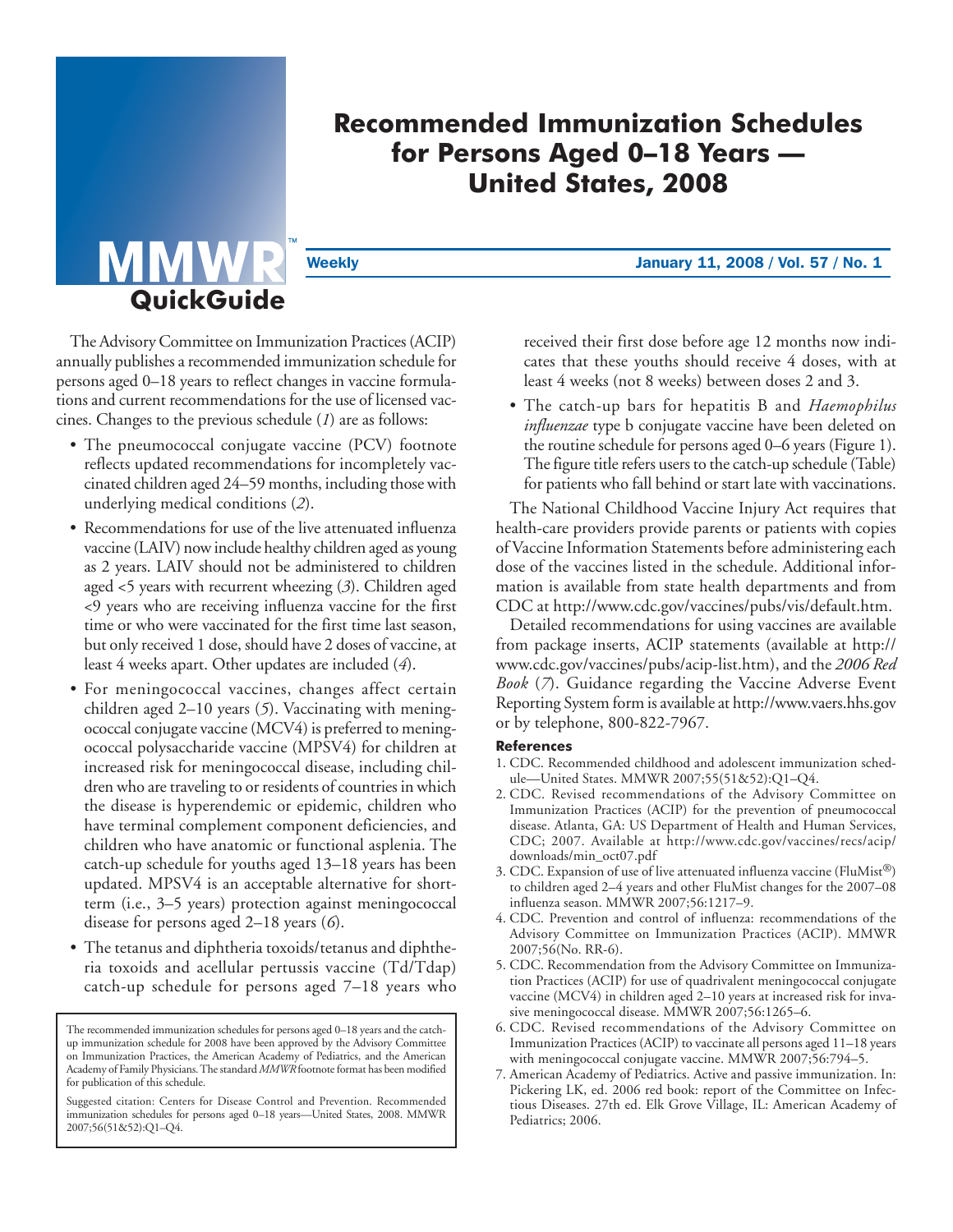| $Age \triangleright$<br>Vaccine ▼                    | <b>Birth</b> | month | 2<br>months | 4<br>months       | months                    | 12<br>months      | 15<br>months     | 18<br>months          | $19 - 23$<br>months | $2 - 3$<br>years | $4 - 6$<br>years   |                             |
|------------------------------------------------------|--------------|-------|-------------|-------------------|---------------------------|-------------------|------------------|-----------------------|---------------------|------------------|--------------------|-----------------------------|
| Hepatitis B <sup>1</sup>                             | <b>HepB</b>  |       | <b>HepB</b> | See<br>footnote 1 |                           |                   | <b>HepB</b>      |                       |                     |                  |                    |                             |
| Rotavirus <sup>2</sup>                               |              |       | Rota        | Rota              | Rota                      |                   |                  |                       |                     |                  |                    |                             |
| Diphtheria,<br>Tetanus, Pertussis <sup>3</sup>       |              |       | <b>DTaP</b> | <b>DTaP</b>       | <b>DTaP</b>               | See<br>footnote 3 |                  | <b>DTaP</b>           |                     |                  | <b>DTaP</b>        | Range of<br>recommended     |
| <b>Haemophilus</b><br>influenzae type b <sup>4</sup> |              |       | Hib         | Hib               | Hib <sup>4</sup>          |                   | <b>Hib</b>       |                       |                     |                  |                    | ages                        |
| Pneumococcal <sup>5</sup>                            |              |       | <b>PCV</b>  | <b>PCV</b>        | <b>PCV</b>                |                   | <b>PCV</b>       |                       |                     |                  | <b>PPV</b>         |                             |
| <b>Inactivated</b><br><b>Poliovirus</b>              |              |       | <b>IPV</b>  | <b>IPV</b>        |                           |                   | <b>IPV</b>       |                       |                     |                  | <b>IPV</b>         | <b>Certain</b><br>high-risk |
| Influenza <sup>6</sup>                               |              |       |             |                   | <b>Influenza (Yearly)</b> |                   |                  |                       | groups              |                  |                    |                             |
| Measles, Mumps,<br>Rubella <sup>7</sup>              |              |       |             |                   |                           |                   | <b>MMR</b>       |                       |                     |                  | <b>MMR</b>         |                             |
| Varicella <sup>8</sup>                               |              |       |             |                   |                           |                   | <b>Varicella</b> |                       |                     |                  | <b>Varicella</b>   |                             |
| Hepatitis A <sup>9</sup>                             |              |       |             |                   |                           |                   |                  | <b>HepA</b> (2 doses) |                     |                  | <b>HepA Series</b> |                             |
| Meningococcal <sup>10</sup>                          |              |       |             |                   |                           |                   |                  |                       |                     |                  | MCV4               |                             |

**FIGURE 1. Recommended immunization schedule for persons aged 0–6 years — United States, 2008 (for those who fall behind or start late, see the catch-up schedule [Table])** 

This schedule indicates the recommended ages for routine administration of currently licensed childhood vaccines, as of December 1, 2007, for children aged 0–6 years. Additional information is available a[t http://www.cdc.gov/vaccines/recs/schedules.](http://www.cdc.gov/vaccines/recs/schedules) Any dose not administered at the recommended age should be administered at any subsequent visit, when indicated and feasible. Additional vaccines may be licensed and recommended during the year. Licensed combination vaccines may be used whenever any components of the combination are indicated and other components of the vaccine are not contraindicated and if approved by the Food and Drug

#### **1. Hepatitis B vaccine (HepB).** *(Minimum age: birth)*  **At birth:**

- Administer monovalent HepB to all newborns before hospital discharge.
- If mother is hepatitis surface antigen (HBsAg)-positive, administer HepB and 0.5 mL of hepatitis B immune globulin (HBIG) within 12 hours of birth.
- If mother's HBsAg status is unknown, administer HepB within 12 hours of birth. Determine the HBsAg status as soon as possible and if HBsAg-positive, administer HBIG (no later than age 1 week).
- If mother is HBsAg-negative, the birth dose should only be delayed, in rare cases, with health-care–provider's order and a copy of the mother's negative HBsAg laboratory report documented in the infant's medical record.
- **After the birth dose:**
- The HepB series should be completed with either monovalent HepB or a combination vaccine containing HepB. The second dose should be administered at age 1–2 months. The final dose should be administered no earlier than age 24 weeks. Infants born to HBsAg-positive mothers should be tested for HBsAg and antibody to HBsAg after completion of at least 3 doses of a licensed HepB series, at age 9–18 months (generally at the next well-child visit). **4-month dose:**
- 
- It is permissible to administer 4 doses of HepB when combination vaccines are administered after the birth dose. If monovalent HepB is used for doses after the birth dose, a dose at age 4 months is not needed.
- **2. Rotavirus vaccine (Rota).** *(Minimum age: 6 weeks)* 
	- Administer the first dose at age 6–12 weeks.
	- Do not start the series later than age 12 weeks.
	- Administer the final dose in the series by age 32 weeks. Do not administer a dose later than age 32 weeks.
- Data on safety and efficacy outside of these age ranges are insufficient.

## **3. Diphtheria and tetanus toxoids and acellular pertussis vaccine (DTaP).**  *(Minimum age: 6 weeks)*

- The fourth dose of DTaP may be administered as early as age 12 months, provided 6 months have elapsed since the third dose.
- Administer the final dose in the series at age 4–6 years.
- **4.** *Haemophilus influenzae* **type b conjugate vaccine (Hib).**
- *(Minimum age: 6 weeks)*
- If PRP-OMP (PedvaxHIB<sup>®</sup> or ComVax<sup>®</sup> [Merck]) is administered at ages 2 and 4 months, a dose at age 6 months is not required.
- TriHiBit® (DTaP/Hib) combination products should not be used for primary immunization but can be used as boosters after any Hib vaccine in children aged >12 months.

Administration for that dose of the series. Providers should consult the respective Advisory Committee on Immunization Practices statement for detailed recommendations, including for **high-risk conditions**[: http://www.cdc.gov/vaccines/](http://www.cdc.gov/vaccines/pubs/acip-list.htm)  [pubs/acip-list.htm.](http://www.cdc.gov/vaccines/pubs/acip-list.htm) Clinically significant adverse events that follow immunization should be reported to the Vaccine Adverse Event Reporting System (VAERS). Guidance about how to obtain and complete a VAERS form is available a[t http://www.](http://www.vaers.hhs.gov)  [vaers.hhs.gov o](http://www.vaers.hhs.gov)r by telephone, 800-822-7967.

- **5. Pneumococcal vaccine.** *(Minimum age: 6 weeks for pneumococcal conjugate vaccine [PCV]; 2 years for pneumococcal polysaccharide vaccine [PPV])*
- Administer 1 dose of PCV to all healthy children aged 24–59 months having any incomplete schedule.
- $\bullet$  Administer PPV to children aged  $\geq$  years with underlying medical conditions.
- **6. Influenza vaccine.** *(Minimum age: 6 months for trivalent inactivated influenza vaccine [TIV]; 2 years for live, attenuated influenza vaccine [LAIV])* 
	- Administer annually to children aged 6–59 months and to all eligible close contacts of children aged 0–59 months.
	- $\bullet$  Administer annually to children aged  $\geq$ 5 years with certain risk factors, to other persons (including household members) in close contact with persons in groups at higher risk, and to any child whose parents request vaccination.
	- For healthy persons (i.e., those who do not have underlying medical conditions that predispose them to influenza complications) aged 2–49 years, either LAIV or TIV may be used.
	- Children receiving TIV should receive 0.25 mL if aged 6–35 months or 0.5 mL if aged  $\geq$ 3 years.
	- Administer 2 doses (separated by  $\geq$ 4 weeks) to children aged <9 years who are receiving influenza vaccine for the first time or who were vaccinated for the first time last season but only received 1 dose.
- **7. Measles, mumps, and rubella vaccine (MMR).** *(Minimum age: 12 months)*  • Administer the second dose of MMR at age 4–6 years. MMR may be administered before age 4–6 years, provided >4 weeks have elapsed since the first dose.
- **8. Varicella vaccine.** *(Minimum age: 12 months)* 
	- Administer the second dose of varicella vaccine at age 4–6 years; may be administered >3 months after first dose.
	- Do not repeat second dose if administered >28 days after first dose.
- **9. Hepatitis A vaccine (HepA).** *(Minimum age: 12 months)*
- Administer to all children aged 1 year (i.e., aged 12–23 months). Administer the 2 doses in the series at least 6 months apart.
- Children not fully vaccinated by age 2 years can be vaccinated at subsequent visits.
- HepA is recommended for certain other groups of children, including in areas where vaccination programs target older children.
- **10. Meningococcal vaccine.** *(Minimum age: 2 years for meningococcal conjugate vaccine [MCV4] and for meningococcal polysaccharide vaccine [MPSV4])* 
	- Administer MCV4 to children aged 2–10 years with terminal complement deficiencies or anatomic or functional asplenia and certain other high-risk groups. MPSV4 also is acceptable.
	- Administer MCV4 to persons who received MPSV4  $\geq$ 3 years previously and remain at increased risk for meningococcal disease.

The Recommended Immunization Schedules for Persons Aged 0-18 Years are approved by the Advisory Committee on Immunization Practices (http://www.cdc.gov/nip/acip), the American Academy of Pediatrics [\(http://www.aap.org\),](http://www.aap.org) and the American Academy of Family Physicians [\(http://www.aafp.org\).](http://www.aafp.org)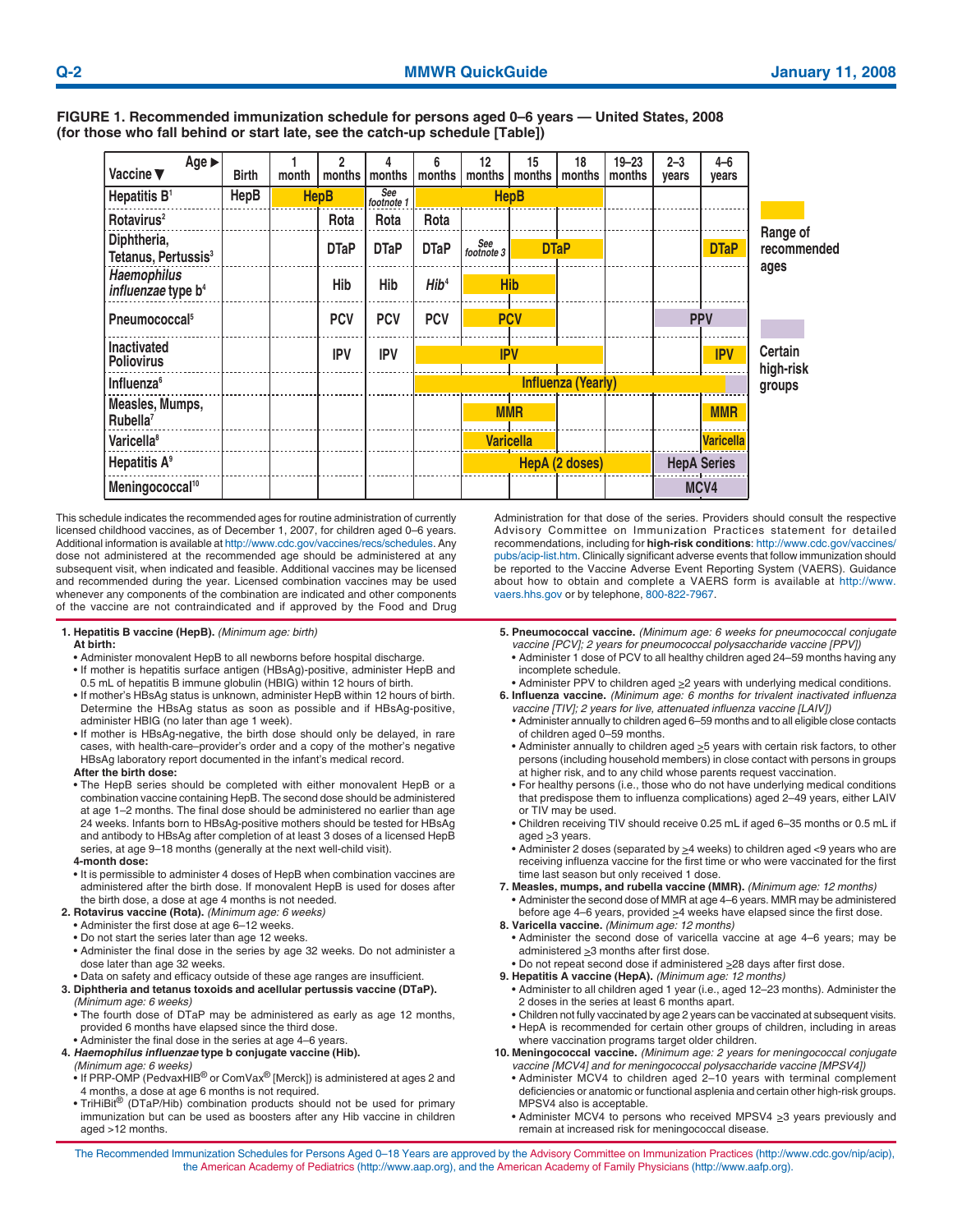**FIGURE 2. Recommended immunization schedule for persons aged 7–18 years — United States, 2008 (for those who fall behind or start late, see the schedule below and the catch-up schedule [Table])** 

| Vaccine ▼<br>Age $\blacktriangleright$      | $7-10$ years   | $11-12$ years            | $13 - 18$ years   |                         |
|---------------------------------------------|----------------|--------------------------|-------------------|-------------------------|
| Diphtheria, Tetanus, Pertussis <sup>1</sup> | See footnote 1 | <b>Tdap</b>              | <b>Tdap</b>       | Range of<br>recommended |
| Human Papillomavirus <sup>2</sup>           | See footnote 2 | HPV (3 doses)            | <b>HPV Series</b> |                         |
| Meningococcal <sup>3</sup>                  | MCV4           | MCV4                     | MCV4              | ages                    |
| Pneumococcal <sup>4</sup>                   |                | Catch-up<br>immunization |                   |                         |
| Influenza <sup>5</sup>                      |                |                          |                   |                         |
| Hepatitis A <sup>6</sup>                    |                |                          |                   |                         |
| Hepatitis B <sup>7</sup>                    |                |                          |                   |                         |
| <b>Inactivated Poliovirus<sup>8</sup></b>   |                | Certain<br>high-risk     |                   |                         |
| Measles, Mumps, Rubella <sup>9</sup>        |                |                          |                   |                         |
| Varicella <sup>10</sup>                     |                | <b>Varicella Series</b>  |                   | groups                  |

This schedule indicates the recommended ages for routine administration of currently licensed childhood vaccines, as of December 1, 2007, for children aged 7–18 years. Additional information is available [at http://www.cdc.gov/vaccines/recs/schedules.](http://www.cdc.gov/vaccines/recs/schedules) Any dose not administered at the recommended age should be administered at any subsequent visit, when indicated and feasible. Additional vaccines may be licensed and recommended during the year. Licensed combination vaccines may be used whenever any components of the combination are indicated and other components of the vaccine are not contraindicated and if approved by the Food and Drug

- **1. Tetanus and diphtheria toxoids and acellular pertussis vaccine (Tdap).**  *(Minimum age: 10 years for BOOSTRIX® and 11 years for ADACEL™)* 
	- Administer at age 11–12 years for those who have completed the recommended childhood DTP/DTaP vaccination series and have not received a tetanus and diphtheria toxoids vaccine (Td) booster dose.
	- Adolescents aged 13–18 years who missed the 11–12 year Tdap dose or received Td only are encouraged to receive 1 dose of Tdap 5 years after the last Td/DTaP dose.
- **2. Human papillomavirus vaccine (HPV).** *(Minimum age: 9 years)* 
	- Administer the first dose of the HPV vaccine series to females at age 11–12 years. • Administer the second dose 2 months after the first dose and the third dose
	- 6 months after the first dose.
	- Administer the HPV vaccine series to females at age 13–18 years if not previously vaccinated.

## **3. Meningococcal vaccine.**

- Administer meningococcal conjugate vaccine (MCV4) at age 11–12 years and at age 13–18 years if not previously vaccinated. Meningococcal polysaccharide vaccine (MPSV4) is an acceptable alternative.
- Administer MCV4 to previously unvaccinated college freshmen living in dormitories.
- MCV4 is recommended for children aged 2–10 years with terminal complement deficiencies or anatomic or functional asplenia and certain other groups at high risk.
- Persons who received MPSV4  $\geq$ 3 years previously and remain at increased risk for meningococcal disease should be vaccinated with MCV4.
- **4. Pneumococcal polysaccharide vaccine (PPV).**
- Administer to certain groups at high risk.

Administration for that dose of the series. Providers should consult the respective Advisory Committee on Immunization Practices statement for detailed recommendations, including for **high-risk conditions**: [http://www.cdc.gov/vaccines/](http://www.cdc.gov/vaccines/pubs/acip-list.htm)  [pubs/acip-list.htm.](http://www.cdc.gov/vaccines/pubs/acip-list.htm) Clinically significant adverse events that follow immunization should be reported to the Vaccine Adverse Event Reporting System (VAERS). Guidance about how to obtain and complete a VAERS form is available at [http://www.](http://www.vaers.hhs.gov)  [vaers.hhs.gov o](http://www.vaers.hhs.gov)r by telephone, 800-822-7967.

## **5. Influenza vaccine.**

- Administer annually to all close contacts of children aged 0–59 months.
- Administer annually to person with certain risk factors, health-care workers, and other persons (including household members) in close contact with persons in groups at higher risk.
- Administer 2 doses (separated by  $\geq$ 4 weeks) to children aged <9 years who are receiving influenza vaccine for the first time or who were vaccinated for the first time last season but only received 1 dose.
- For healthy nonpregnant persons (i.e., those who do not have underlying medical conditions that predispose them to influenza complications) aged 2–49 years, either LAIV or TIV may be used.

## **6. Hepatitis A vaccine (HepA).**

- Administer 2 doses in the series at least 6 months apart.
- HepA is recommended for certain other groups of children, including in areas where vaccination programs target older children.
- **7. Hepatitis B vaccine (HepB).**
- Administer the 3-dose series to those who were not previously vaccinated.
- A 2-dose series of Recombivax HB $^{\circledR}$  is licensed for children aged 11–15 years. **8. Inactivated poliovirus vaccine (IPV).** 
	- For children who received an all-IPV or all-oral poliovirus (OPV) series, a fourth
	- dose is not necessary if the third dose was administered at age >4 years. • If both OPV and IPV were administered as part of a series, a total of 4 doses
- should be administered, regardless of the child's current age. **9. Measles, mumps, and rubella vaccine (MMR).** 
	- If not previously vaccinated, administer 2 doses of MMR during any visit, with  $\geq$ 4 weeks between the doses.

## **10. Varicella vaccine.**

- Administer 2 doses of varicella vaccine to persons aged <13 years at least 3 months apart. Do not repeat the second dose, if administered >28 days after the first dose.
- $\bullet$  Administer 2 doses of varicella vaccine to persons aged  $\geq$ 13 years at least 4 weeks apart.